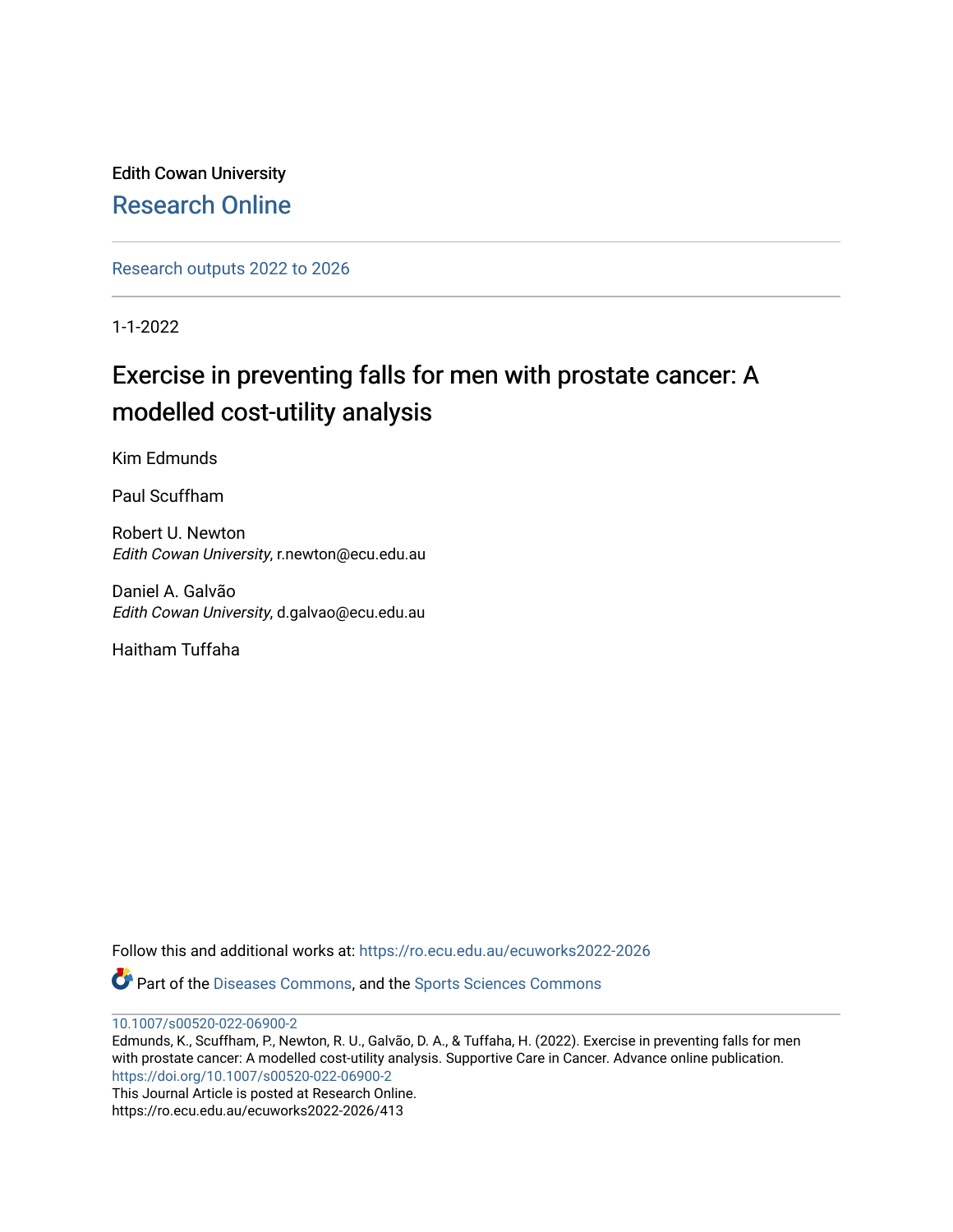## **ORIGINAL ARTICLE**



# **Exercise in preventing falls for men with prostate cancer: a modelled cost‑utility analysis**

**Kim Edmunds1 · Paul Scufham2 · Robert U. Newton<sup>3</sup>  [·](http://orcid.org/0000-0003-0302-6129) Daniel A. Galvão3  [·](http://orcid.org/0000-0002-8209-2281) Haitham Tufaha[1](http://orcid.org/0000-0003-2993-3480)**

Received: 23 August 2021 / Accepted: 8 February 2022 © Crown 2022

## **Abstract**

**Introduction** Men who receive androgen deprivation therapy (ADT) for prostate cancer (PCa) are a vulnerable falls population due to the side efects of treatment. The purpose of this paper is to determine the cost-efectiveness of exercise in preventing falls and fractures for this high-risk population in Australia.

**Methods** A decision analytic model was constructed to evaluate the cost utility of an exercise intervention compared to usual care from a health system perspective. The intervention comprised two 1-h sessions of supervised exercise per week over 1 year for men with non-metastatic PCa receiving curative radiation therapy and ADT. A Markov model simulated the transition between fve health states: (1) at risk of falling; (2) at recurrent risk of falling; (3) fracture (minor or major); (4) non-fracture injury (minor or major); and (5) death. Model inputs including transition probabilities and utility scores were obtained from published meta-analyses, and costs were drawn from Australian data sources (e.g. Medical Benefts Schedule). The model time horizon was 3 years, and costs and efects were discounted at 5% annual rate. Costs and quality-adjusted life years (QALYs) were aggregated and compared between the intervention and control to calculate incremental net monetary beneft (iNMB). Uncertainty in the results was explored using deterministic and probabilistic sensitivity analyses (PSA). **Results** At a willingness-to-pay of AU\$50,000 per QALY, the exercise intervention dominated, as it was less costly and

more efective than usual care. The iNMB was \$3010 per patient. The PSA showed a 58% probability the intervention was cost-efective.

**Conclusion** This is the frst modelled economic evaluation of exercise for men with PCa. Our results suggest supervised exercise is cost-efective in reducing the risks of falls and fractures in this population.

**Keywords** Economic evaluation · Cost-utility analysis · Exercise medicine · Physical activity · Prostate cancer · Androgen deprivation therapy

# **Introduction**

In Australia, over 80% of men with prostate cancer (PCa) are diagnosed with Stage I (localised) or II (locally advanced) disease [\[1\]](#page-8-0) and have a 5-year survival rate of almost 100% [\[2](#page-8-1)]. For these men, this can mean dealing with the adverse efects of treatments such as androgen deprivation therapy

 $\boxtimes$  Kim Edmunds k.edmunds@uq.edu.au

- <sup>2</sup> Menzies Health Institute Queensland, Grifth University, Gold Coast, Australia
- <sup>3</sup> Exercise Medicine Research Institute, Edith Cowan University, Joondalup, Australia

(ADT) for many years. ADT medically suppresses the production of androgen and is associated with a number of adverse efects that are components of frailty such as muscle loss, reduced muscle strength, walking speed or cardiorespiratory fitness  $[3]$  $[3]$ . These adverse effects, through impaired physical function and associated fatigue [[4\]](#page-8-3), place patients and survivors of PCa at high risk of falls [[5\]](#page-8-4). Another adverse efect of ADT is bone loss, which contributes to a high risk of fractures in this population. Studies of men receiving ADT report significant bone mineral density (BMD) declines at all sites in the frst year (ranging from 1.8 to 6.5% at the femoral neck and 2 to 8% at the lumbar spine) [[6](#page-8-5)], which progress, but at a slower rate, in subsequent years. Prevalence of osteoporosis in men receiving ADT for PCa is high. Over 50% of patients will sufer from osteoporosis if treated with ADT for 3 years and over 40%

<sup>&</sup>lt;sup>1</sup> Centre for the Business and Economics of Health, University of Queensland, Brisbane, QLD 4072, Australia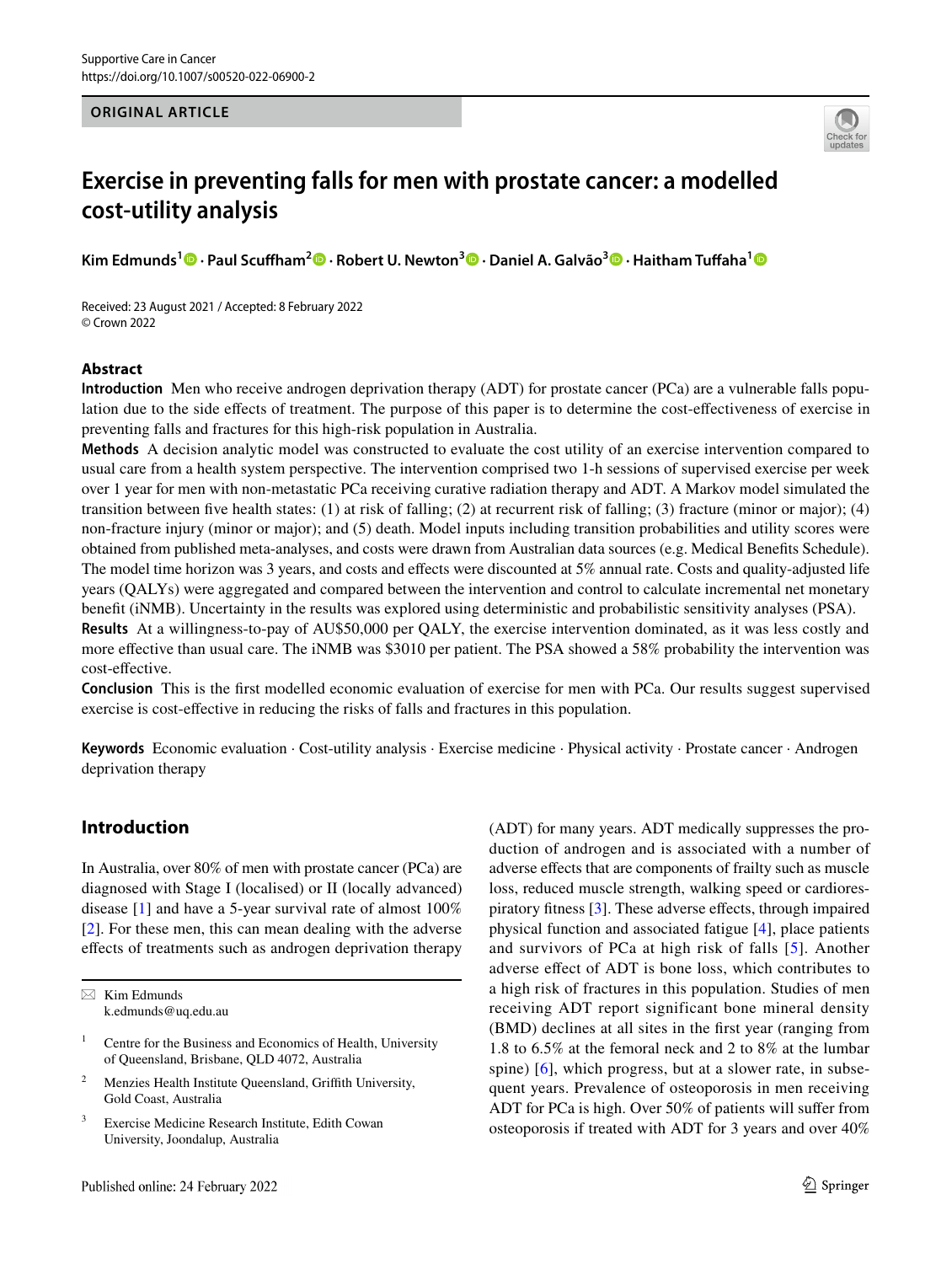will have osteopenia [[7\]](#page-8-6). All have increased risk of incident osteoporotic fractures [\[8](#page-9-0)]. Men with PCa receiving ADT thus represent a particularly vulnerable population at signifcant risk of falls and fractures.

For Australians over the age of 50, falls and fractures result in signifcant morbidity or even mortality, and are a considerable burden to the healthcare system and society [\[9](#page-9-1)]. Falls can have serious consequences such as major fracture (defned as major osteoporotic fracture [MOF] of hip, spine, lower and upper arm) [[10](#page-9-2)] or head injury. Minor injuries such as bruising, lacerations, sprains and strains can still cause considerable pain, reduced function and fear of falling, and generate signifcant healthcare costs [[11](#page-9-3)]. Exercise has an important role in managing many of the adverse efects of ADT for PCa [[12\]](#page-9-4), particularly in relation to key fall risk factors such as ADT-induced musculoskeletal changes [\[13](#page-9-5)], the potential to prevent fall-related fractures and injuries [[14](#page-9-6)], as well as reduce fear of falling, a strong predictor of falls [\[15\]](#page-9-7). Recent exercise for cancer guidelines reported strong evidence to support improvements in physical function and moderate evidence to support improvements in bone health [\[16](#page-9-8)]. However, without any economic evaluations of exercise in this population, there is no economic evidence to support the implementation of such guidelines.

The purpose of this paper is to determine the cost-efectiveness of exercise in preventing falls and fractures in this high-risk population. A modelled cost-utility analysis was conducted to address the absence of available RCT evidence for men receiving ADT for PCa. Economic modelling is a timely and cost-efective method for providing decision makers with the information required to determine allocation of scarce resources. This study conforms to Consolidated Health Economic Evaluation Reporting Standards (CHEERS) [\[17](#page-9-9)] and economic modelling guidelines [[18\]](#page-9-10).

## **Methods**

## **Population, perspective, time horizon and cycle length**

The target population was individuals 65 years or older living in the community in Australia with a diagnosis of nonmetastatic PCa (Stages I and II) receiving curative radiation therapy (RT) and adjuvant ADT, a population representative of the men expected to receive the exercise intervention. Based on this population, the mean age at commencement of the model was 68 [\[19](#page-9-11)].

The rationale behind the model is that exercise, comprising twice weekly group sessions of resistance, balance and functional training, supervised by an accredited exercise physiologist (AEP) or similarly qualifed health professional, will reduce the risk of falls as well as the number of fractures

and injuries sustained. These outcomes will translate into reduced health service use and hospitalisation, and improved quality of life. Given that Australia has a publicly funded healthcare system, a health system perspective was adopted to measure the cost per quality-adjusted life year (QALY) gain for the exercise intervention compared to usual care (advice to exercise only; no intervention).

The model consisted of two arms. The intervention arm was 12-month AEP supervised exercise training conducted for 1-h twice weekly in small groups of up to 10 participants. Training comprised a combination of moderate- to highintensity resistance exercise using machines and aerobic exercise such as walking, cycling or jogging. Such interventions are efective in addressing the adverse efects of ADT for PCa [\[3](#page-8-2), [4](#page-8-3)]. The comparator arm or usual care is exercise considered not to reduce falls [[14](#page-9-6)] such as very gentle exercise, 'sham' exercise or a recommendation only to perform 150 min of moderate physical exercise per week [\[16](#page-9-8), [20](#page-9-12)]. A 3-year time horizon for the economic model was deemed appropriate to capture the efect of 1 year of exercise training and an additional 2-year sustained efect of exercise in preventing falls [\[19](#page-9-11), [21](#page-9-13)]. The cycle length was 3 months, the period of time generally required to recover from a fall injury or regain close to pre-fracture health-related utility [[22\]](#page-9-14).

## **Model structure**

The Markov model was designed to capture the natural transition between various health states. Individuals move between five Markov states in the model: (1) at risk of falling; (2) at recurrent risk of falling; (3) fracture; (4) nonfracture injury; and (5) death (Fig. [1\)](#page-3-0). The fracture health state comprised two substates: minor and major fractures. Likewise, the non-fracture injury health state comprised both minor and major injuries.

All patients begin in the 'at risk of falling' state and remain there until they fall when they progress to fracture, non-fracture injury or death. Survivors then move to 'at risk of recurrent fall' state until they fall again, when they progress to fracture, non-fracture injury or death. Survivors then return to 'at risk of recurrent fall' each time after they fall.

#### **Model input parameters**

Model input parameters comprise transition probabilities, costsand utilities and were derived from numerous sources (Table [1\)](#page-3-1).

#### **Transition probabilities**

Transition probabilities represent the probability of moving between the fve states in the model and were based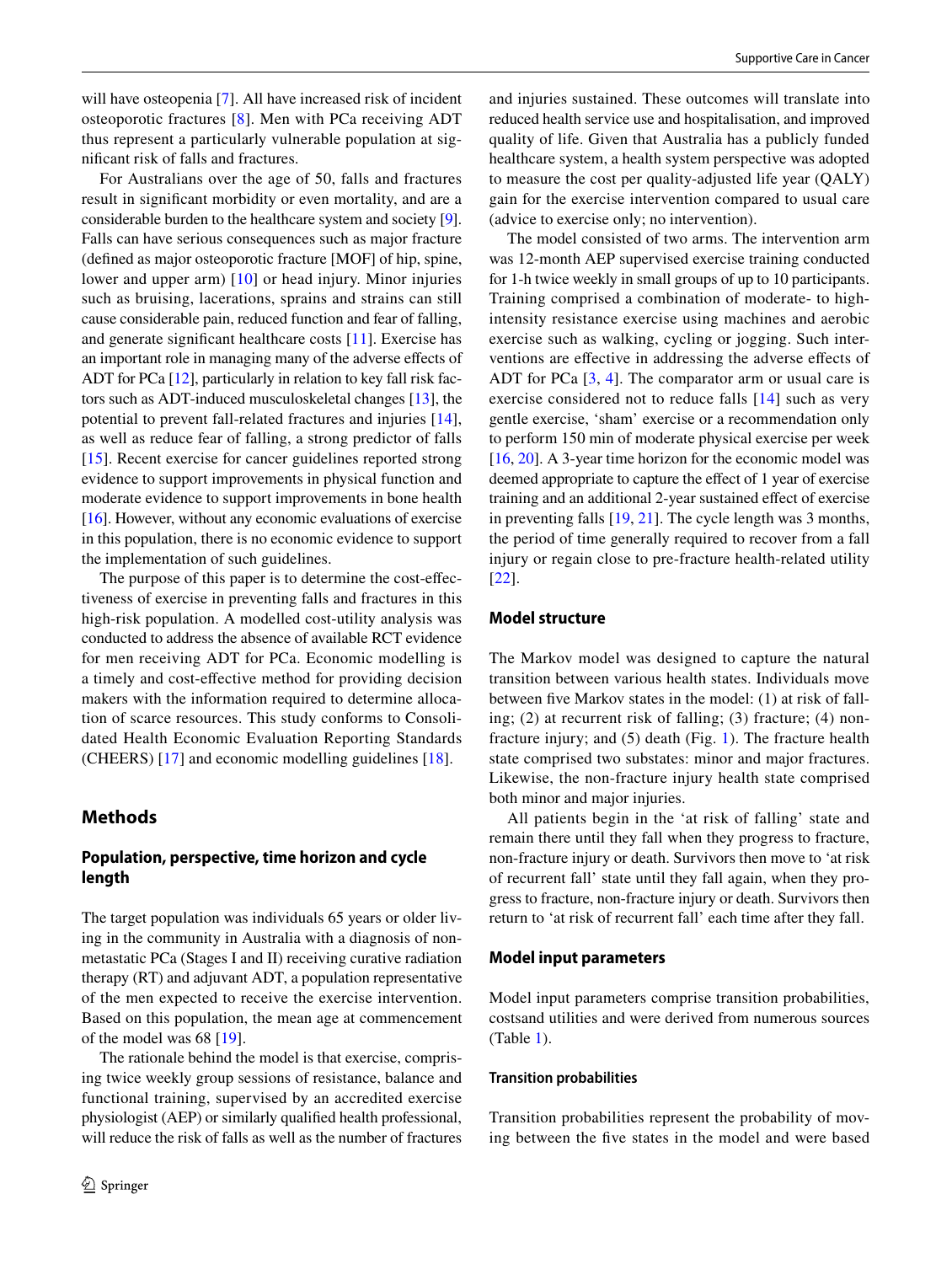#### <span id="page-3-0"></span>**Fig. 1** State transition diagram



## <span id="page-3-1"></span>**Table 1** Model parameters

| Transition probabilities (12 months)                                       | Distribution | Mean value                                                 | $(95\% \text{ CI})$                                | Source             |
|----------------------------------------------------------------------------|--------------|------------------------------------------------------------|----------------------------------------------------|--------------------|
| Fall in first year-control                                                 | Beta         | 0.36                                                       | (0.29, 0.43)                                       | $\lceil 5 \rceil$  |
| Recurrent fall in same year                                                | Beta         | 0.65                                                       | (0.53, 0.77)                                       | $\left[5\right]$   |
| RR of fall in one year—exercise group                                      | logNormal    | 0.76                                                       | (0.70, 0.81)                                       | $\lceil 14 \rceil$ |
| One or more fall-related fractures—control                                 | Beta         | 0.12                                                       | (0.09, 0.15)                                       | $\lceil 14 \rceil$ |
| RR of one or more fall-related fractures—exercise                          | logNormal    | 0.44                                                       | (0.25, 0.76)                                       | $\lceil 14 \rceil$ |
| Major fracture (MOF)                                                       | Beta         | 0.62                                                       | (0.58, 0.66)                                       | $\lceil 8 \rceil$  |
| Minor fracture                                                             | Beta         | 0.38                                                       | (0.34, 0.42)                                       | [8]                |
| Non-fracture injury                                                        | Beta         | 0.88                                                       | (0.87, 0.89)                                       | $[14]$             |
| RR of non-fracture injury-exercise                                         | logNormal    | 0.70                                                       | (0.54, 0.92)                                       | $[23]$             |
| Major non-fracture injury                                                  | Beta         | 0.06                                                       | (0.055, 0.065)                                     | [8]                |
| Minor non-fracture injury                                                  | Beta         | 0.94                                                       | (0.93, 0.95)                                       | [8]                |
| Death from fall                                                            | Beta         | $0.02360 - 64$ yrs<br>$0.04365 - 69$ yrs<br>0.065 70-74yrs | (0.015, 0.031)<br>(0.033, 0.053)<br>(0.062, 0.068) | $[24]$             |
| Age-related mortality                                                      |              | Table 60-75 yrs                                            |                                                    | $[25]$             |
| Cost (12 months)                                                           |              |                                                            |                                                    |                    |
| Treatment major fracture                                                   | Gamma        | \$20,724                                                   | (20,082, 21,366)                                   | $\lceil 26 \rceil$ |
| Treatment for minor fracture                                               | Gamma        | \$8,797                                                    | (8,524, 9,070)                                     | $\lceil 26 \rceil$ |
| Treatment major injury                                                     | Gamma        | \$10,040                                                   | (9,729, 10,351)                                    | $[27-29]$          |
| Treatment for minor injury (ED, non-admitted care, post<br>discharge care) | Gamma        | \$1,115                                                    | (1,080, 1,150)                                     | $[28 - 30]$        |
| AEP supervised exercise intervention                                       | Gamma        | \$767                                                      | (743, 791)                                         | $\lceil 30 \rceil$ |
| Utility                                                                    |              |                                                            |                                                    |                    |
| Baseline pre-fracture/injury                                               | Beta         | 0.79                                                       | (0.78, 0.80)                                       | $\left 31\right $  |
| Major fracture (MOF)                                                       | Beta         | 0.475                                                      | (0.47, 0.49)                                       | $\left[22\right]$  |
| Minor fracture ('non-hip, non-wrist, non-vertebral')                       | Beta         | 0.565                                                      | (0.55, 0.59)                                       | $[22]$             |
| Major fall injury (not fracture)                                           | Beta         | 0.47                                                       | (0.46, 0.48)                                       | $\left[32\right]$  |
| Minor fall injury/no injury (not fracture)                                 | Beta         | 0.765                                                      | (0.76, 0.80)                                       | $[33]$             |
| Recurrent fall (FOF)                                                       | Beta         | 0.72                                                       | (0.70, 0.74)                                       | $\left[33\right]$  |
| Recurrent fall exercise (FOF)                                              | Beta         | 0.74                                                       | (0.72, 0.76)                                       | $\left[34\right]$  |

Abbreviations: RR*.,* relative risk; MOF*,* major osteoporotic fracture*—*hip, vertebrae, upper or lower arm; ED*,* emergency department; AEP*,* accredited exercise physiologist; FOF*,* fear of falling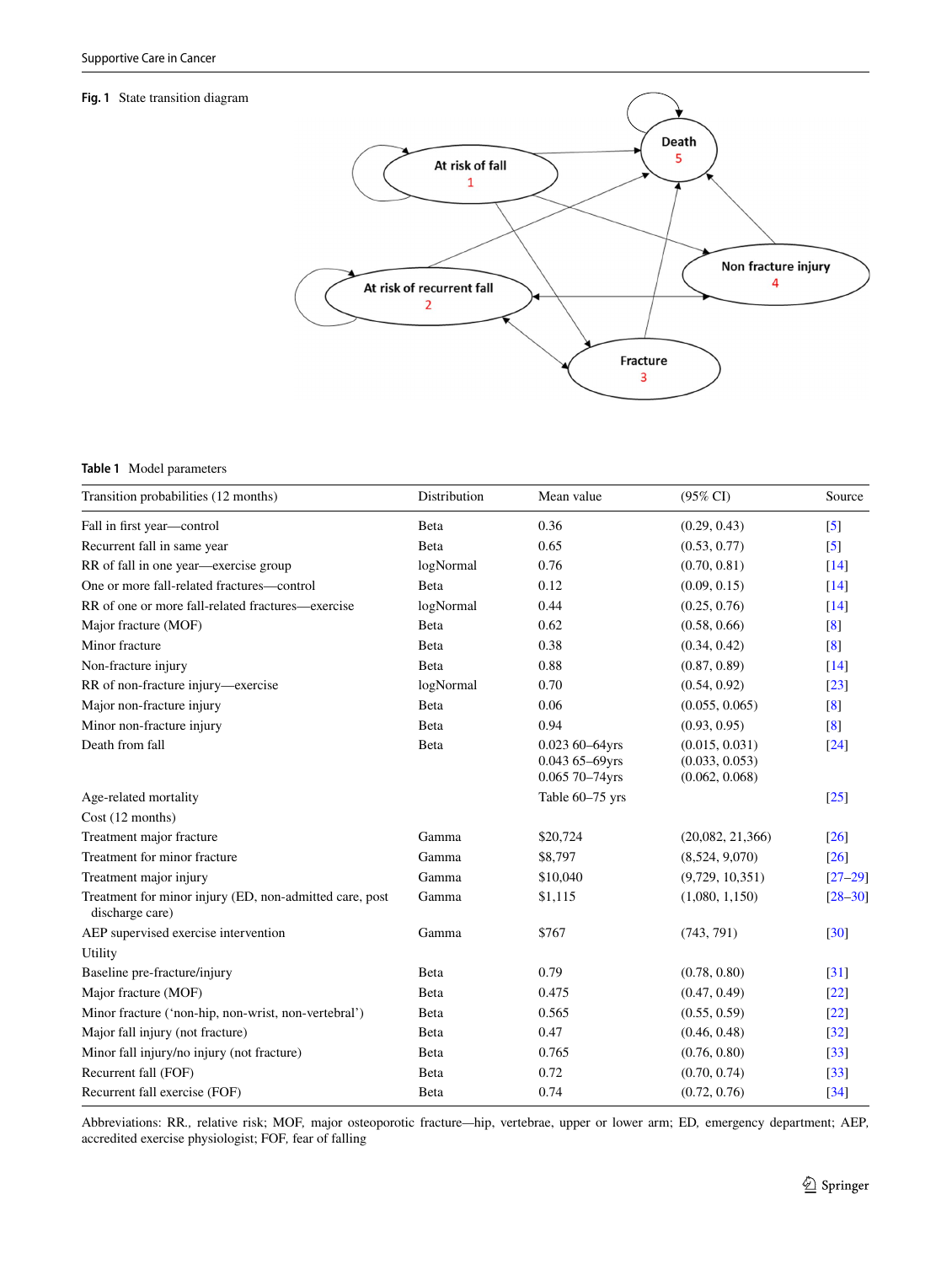on published evidence of the highest level available. It was assumed that minor injuries or fractures do not cause death; major injuries or fractures may. Evidence for number of men who experienced a fall (health state 1) and men who experienced a recurrent fall in the same year (health state 2) was based on a study of falls and frailty in PCa survivors with data on current and past users of ADT [[5](#page-8-4)]. Evidence from a recent systematic review of exercise for preventing falls in older people in the community was used to represent number of people experiencing fall-related fractures (health state 3) [\[14\]](#page-9-6). While this meta-analysis [[14](#page-9-6)] refers to the general population of community-dwelling people 60 years and over, it provides high-level evidence where there was an absence of such evidence for PCa patients receiving ADT. Probabilities of non-fracture injury (health state 4), type of non-fracture injury (major and minor) and type of fracture (major and minor) were derived from evidence for patients with PCa receiving ADT in a large population-based cohort study [[8\]](#page-9-0). Evidence for death (health state 5) in the population age groups of interest were based on Scufham, Chaplin and Legood [[24\]](#page-9-16) for fall-related death and on Australian Bureau of Statistics Life Tables for age-related mortality [\[25](#page-9-17)]. Evidence for exercise in reducing the risk of falls, fallrelated fractures and non-fracture injuries, was drawn from two meta-analyses [\[14](#page-9-6), [23](#page-9-15)] (Table [1\)](#page-3-1).

### **Costs**

Costs were calculated for falls and consequent injury treatment. Assumptions made when calculating costs of treatment were as follows: a major injury or fracture refers to events requiring ED presentation and hospitalisation, followed by clinical and supportive care; minor fracture refers to a fracture requiring ED presentation and outpatient treatment in a hospital; minor injury refers to bruises, strains, cuts and sprains.

Cost of treatment for fractures, both minor and major, were based on Watts et al. [[26\]](#page-9-18) and converted to 2019 AUD. Costs for major injury (moderate TBI as proxy) were based on the approach used by Pavlov et al. [[27\]](#page-9-19) with Australian costs calculated from the Independent Hospital Pricing Authority (IHPA) National Efficient Price (NEP) 2019–2020 for hospital care [\[28](#page-9-21)] and costs of primary and community healthcare based on Hall and Hendrie [[29](#page-9-20)] converted to 2019 AUD. Cost for treatment of minor injury was calculated over 3 months using the IHPA for hospital costs [\[28\]](#page-9-21) and Hall and Hendrie [\[29](#page-9-20)] for primary and community healthcare costs. Given the vast diference in minor injuries and variation in the treatment required, it was assumed that at time of fall, 50% of fallers attend ED and are discharged after treatment; 25% see a GP and 25% do not seek medical treatment [[35\]](#page-9-27) (Table [1\)](#page-3-1).

The cost of the exercise intervention was based on AEP led supervised training comprising two 1-h sessions per week over 1 year for men with localised or locally advanced PCa, estimated from a healthcare payer perspective. Implementation costs included labour for participant registration (Clerks private sector award), a pre-intervention consultation with an AEP (MBS no. 81110), conduct of exercise sessions of up to 10 people by an AEP (MBS no. 10953) and a GP visit (MBS no. 23) to determine eligibility for participation in exercise training. Services provided by the AEP and GP were valued using the Medical Benefts Schedule (MBS), a listing of services subsidised by the Australian government and part of the wider Medicare Benefts Scheme [\[30](#page-9-22)]. Exercise intervention cost was calculated with the assumption that cancer patients have access to 50 group sessions per year funded by the Australian government via MBS. Resource use costs included those costs specifc to the intervention such as communication (telephone calls) with participants, material and printing costs (Table [2\)](#page-4-0). Resources were valued using local or national costs where appropriate. All costs

<span id="page-4-0"></span>

|  | <b>Table 2</b> Cost of exercise intervention (AU\$2019) |  |  |
|--|---------------------------------------------------------|--|--|
|--|---------------------------------------------------------|--|--|

| Intervention cost component                                      | Cost description                                                                                                                       | Unit of measure                   | Cost per<br>partici-<br>pant |
|------------------------------------------------------------------|----------------------------------------------------------------------------------------------------------------------------------------|-----------------------------------|------------------------------|
| GP consent                                                       | MBS Item 23: Level B GP consultation lasting less<br>than $20 \text{ min} (2019)$                                                      | 1 consultation (\$38.20)          | \$38                         |
| Registration of intervention participants $\&$<br>administration | Clerks private sector award 2010 level $3\frac{1}{2}$ (911/week 30-min clerk time + phone calls<br>$($23.97/h) + 20\%$ on costs (2019) |                                   | \$15                         |
| AEP pre-program consultation                                     | $MBS$ Item no. $81110$                                                                                                                 | 1 consultation                    | \$81                         |
| Subtotal                                                         |                                                                                                                                        |                                   | \$134                        |
| 50-week exercise intervention                                    | 1-h exercise session AEP MBS Item no. 10953                                                                                            | Up to 10 participants per session | \$633                        |
| Total per participant (healthcare perspective)                   |                                                                                                                                        |                                   | \$767                        |

Abbreviations: *GP*, general practitioner; *MBS*, Medicare benefts schedule; *RCT*, randomised controlled trial; *AEP*, accredited exercise physiologist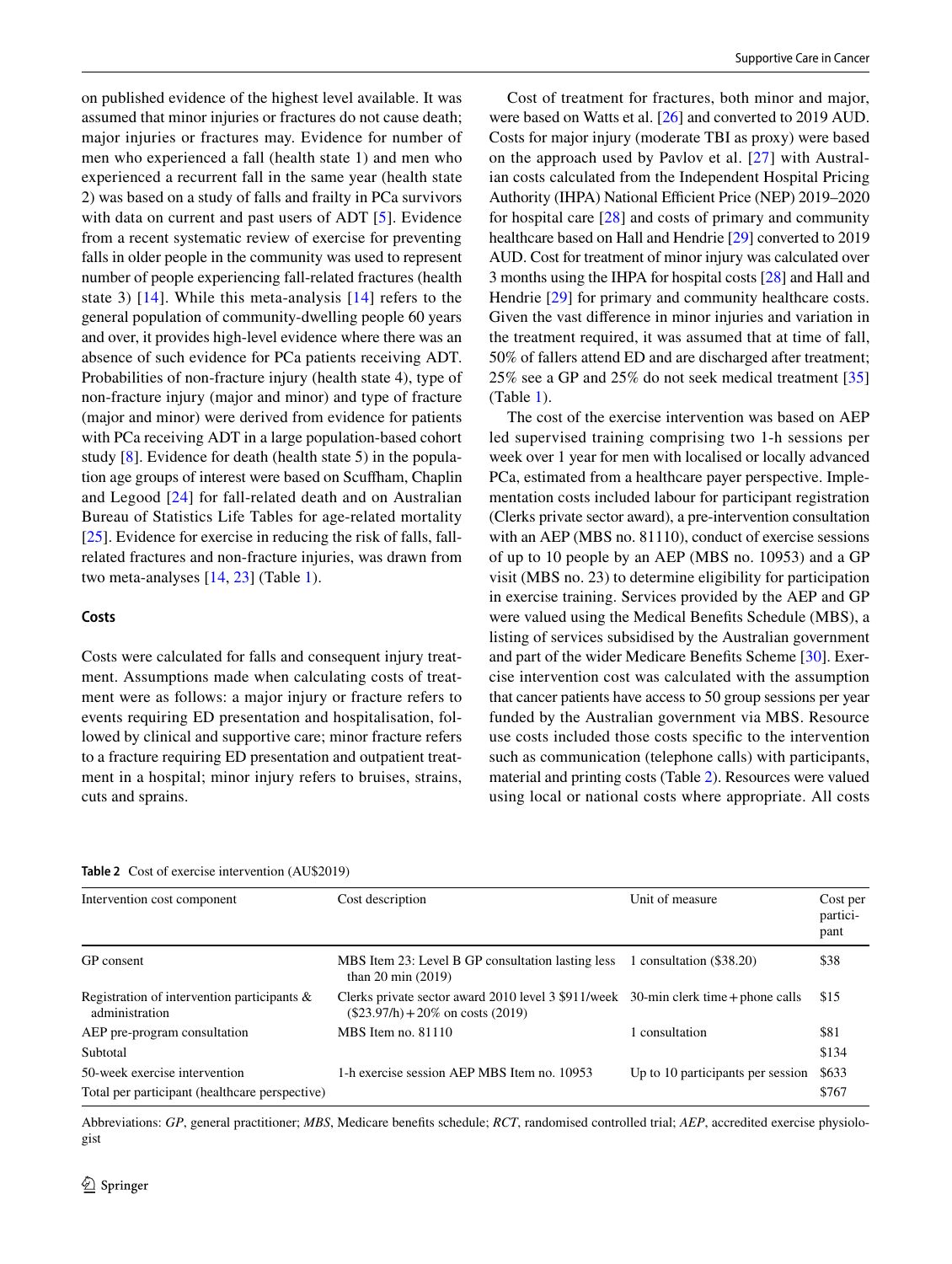were reported in 2019 Australian dollars [[36](#page-9-28)]. All other resource use categories were valued using market rates.

## **Health state utilities**

Health state utilities represent a preference value placed on a health state ranging from 1 for perfect health to 0 for death. Utility decrements refect how an event such as a fall or fracture can impact negatively on a person's health state. The resulting utility can then be used to calculate qualityadjusted life years (QALYs), where the utility represents the quality adjustment which is calculated over "life years" or the amount of time spent in that health state.

A baseline utility score representing the "well" state for men with PCa (pre-fall) was based on a population of men who had been receiving radiation therapy with adjuvant ADT for 2 months [\[31\]](#page-9-23). The health states in this study were measured using the Patient Oriented Prostate Utility Scale (PORPUS-U), a PCa-specifc indirect utility instrument which was used to elicit standard gamble utilities (PORPUS- $U_{SG}$ ) [\[31\]](#page-9-23).

Fracture utilities were based on evidence from the Australian arm of the International Cost and Utility Related to Osteoporotic Fractures Study (AusICUROS) [[22\]](#page-9-14). Healthrelated quality of life was estimated using the EuroQoL EQ-5D-3 L, a time trade-off (TTO) questionnaire. The values attached to each of the EQ-5D health states were based on TTO utility weights from general Australian population samples [[22](#page-9-14)]. The utility value applied in the model for fracture was the mean of the utility score at time of fracture and the utility score at 3 months or one cycle in the Markov model. Utility for major fracture was based on major osteoporotic fracture (MOF) as defned in the Fracture Risk Assessment Tool (FRAX) (hip, vertebral, wrist or humerus fracture)  $[10]$  $[10]$ . Hip (40%) and vertebral fractures (30%) were the most common major fractures experienced by men with PCa receiving ADT [\[37](#page-9-29)] and constituted a fracture group in the AusICUROS study [[22\]](#page-9-14). Utility for minor fractures was based on non-MOF fractures.

Utility for major non-fracture injury was based on a utility decrement for moderate traumatic brain injury (TBI), the second most common fall-related injury after hip fracture [\[32\]](#page-9-24). Utilities for minor non-fracture injury, recurrent falls and FOF were based on evidence from a study of falls and EQ-5D related quality of life of community-dwelling seniors with chronic diseases [[33](#page-9-25)]. Exercise and the reduction in FOF were based on a systematic review of exercise to reduce FOF in older people living in the community [[34\]](#page-9-26) (Table [2](#page-4-0)).

## **Cost‑utility analysis**

Costs and outcomes are represented in the model as the mean value per state per cycle. All 1-year input parameters will be converted to three monthly values for the four cycles of the Markov model with the exception of cost of treatment which was attributed in the frst 3-month cycle after the fall event only, when the majority of costs are incurred. Costs and QALYs will be aggregated for the time horizon and compared between the intervention and control to calculate incremental net monetary beneft (iNMB) or the diference in quality-adjusted life years (QALYs) times the willingness-to-pay threshold (AU\$50,000), minus the diference in costs. We set willingness-to-pay at \$50,000 per QALY, a commonly used threshold for cost-efectiveness in Australia [\[38](#page-9-30)]. All costs and outcomes are discounted at a rate of 5% per year, a commonly applied rate in Australia [\[39](#page-9-31)]. Uncertainty in the model was explored via deterministic univariate and probabilistic sensitivity analysis. The analyses were conducted in TreeAge Pro Healthcare 2019 R1.1 and half-cycle corrections were used to adjust for overestimation of rewards in a traditional Markov model.

#### **Univariate sensitivity analysis**

Assumptions were tested over a range of values using univariate deterministic sensitivity analyses to assess the robustness of the uncertainty in the parameter estimates including variation in intervention and health service costs, probability of occurrence of events and utility values (Table SI 1).

#### **Probabilistic sensitivity analysis**

Probabilistic sensitivity analysis (PSA) involves random resampling of the model parameters followed by a recalculation of the NMB. The uncertainty around input parameters was modelled by ftting appropriate distributions to estimates obtained from the literature (Table [1\)](#page-3-1). These were then used in a Monte Carlo simulation with 10,000 iterations to model joint parameter uncertainty. The results of the PSA are presented as a cost-efectiveness acceptability curve (CEAC) which plots the likelihood an intervention is cost-efective against a range of willingness-to-pay thresholds.

## **Results**

#### **Base‑case analysis**

At a willingness-to-pay of AU\$50,000 per QALY gained, the exercise intervention dominated, as it was less costly and more efective than usual care. The exercise intervention was cost saving at \$1183 less than usual care and the incremental efect was 0.04 QALYs gained. The iNMB of the exercise intervention was \$3,010 per patient, suggesting that the intervention is cost-efective (Table [3](#page-6-0)).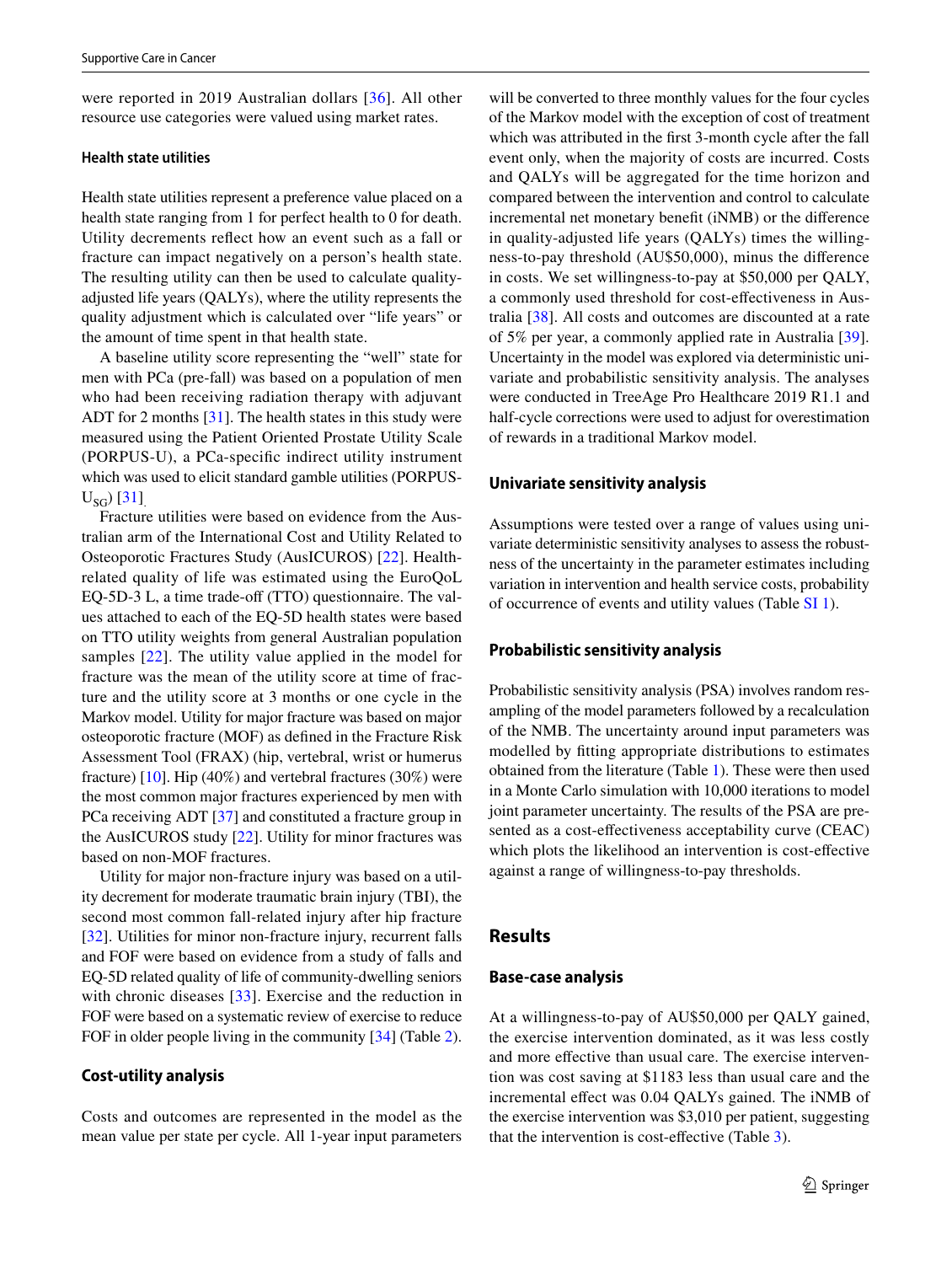<span id="page-6-0"></span>**Table 3** Results modelled CUA of supervised exercise intervention (12 months)

| Variable   | Control group | Intervention group | Difference | <b>NMB</b>   |           | iNMB    |
|------------|---------------|--------------------|------------|--------------|-----------|---------|
| Mean cost  | \$4.135       | \$2,952            | \$1,183    | Control      | \$99.101  | \$3,010 |
| Mean OALYs | 2.06          | 2.10               | 0.04       | Intervention | \$102.112 |         |

Abbreviations: *NMB*, net monetary beneft; *iNMB*, incremental net monetary beneft; *QALYs*, qualityadjusted life years

#### **Univariate sensitivity analyses**

The results of the univariate sensitivity analyses are shown in Fig. [2](#page-6-1). The most sensitive parameters with the greatest infuence on the iNMB were cost of exercise, exerciseinduced fall risk reduction and probability of first fall. Even when the cost of exercise increases to amounts such as those in SA2a (12-month AEP supervised exercise for 6 people+per patient out of pocket (OOP) costs for travel and gym fees of \$1150) (\$2338), SA4 (a model-like group exercise for people with diabetes; MBS no. 81110) (\$2154) and SA4a (SA4+OOP costs as for SA2A) (\$3304), the exercise intervention is cost-efective at a willingness-to-pay threshold of \$50,000 per QALY gained (e.g. SA4a iNMB \$474) (Table SI 1).

#### **Probabilistic sensitivity analysis**

Probabilistic sensitivity analysis with 10,000 iterations of the parameter distributions resulted in a NMB of \$102,085 (95%CI \$101,808–\$102,362). The probability that the intervention was cost-efective at a willingness-to-pay threshold of \$50,000 per QALY gained was 58%. The cost-efectiveness acceptability curve (Fig. [3](#page-7-0)) shows that exercise compared to usual care will be cost saving over a range of willingness-to-pay values per QALY gained.

## **Discussion**

This is the frst economic evaluation of exercise in preventing falls and fractures for men with PCa. The main fnding indicates that exercise is cost saving at a willingness-to-pay threshold of \$50,000 per QALY gained. The model suggests that even if exercise interventions are provided by the health system twice weekly for a year and patient OOP costs (gym membership and travel costs) are included, the intervention would be cost-efective. This is important information for policy makers when deciding which public health programs to support. Univariate sensitivity analyses showed the results were sensitive to the efectiveness of exercise in reducing risk of falls, the cost of the exercise intervention and probability of frst fall. Probabilistic sensitivity analysis showed a 58% probability that the exercise intervention would be cost-efective at a willingness-to-pay of \$50,000 per QALY gained.

A number of cost-efectiveness analyses of falls prevention exercise interventions for community dwelling older adults have been conducted, including both trial based [[40,](#page-9-32) [41](#page-10-0)] and modelled or combined trial and model evaluations [[42–](#page-10-1)[45](#page-10-2)]. However, none included men with PCa and they varied considerably in terms of population age (stratifed and not), fall risk, the interventions included (group or home-based exercise, nurse or AEP led, multi-factorial or

<span id="page-6-1"></span>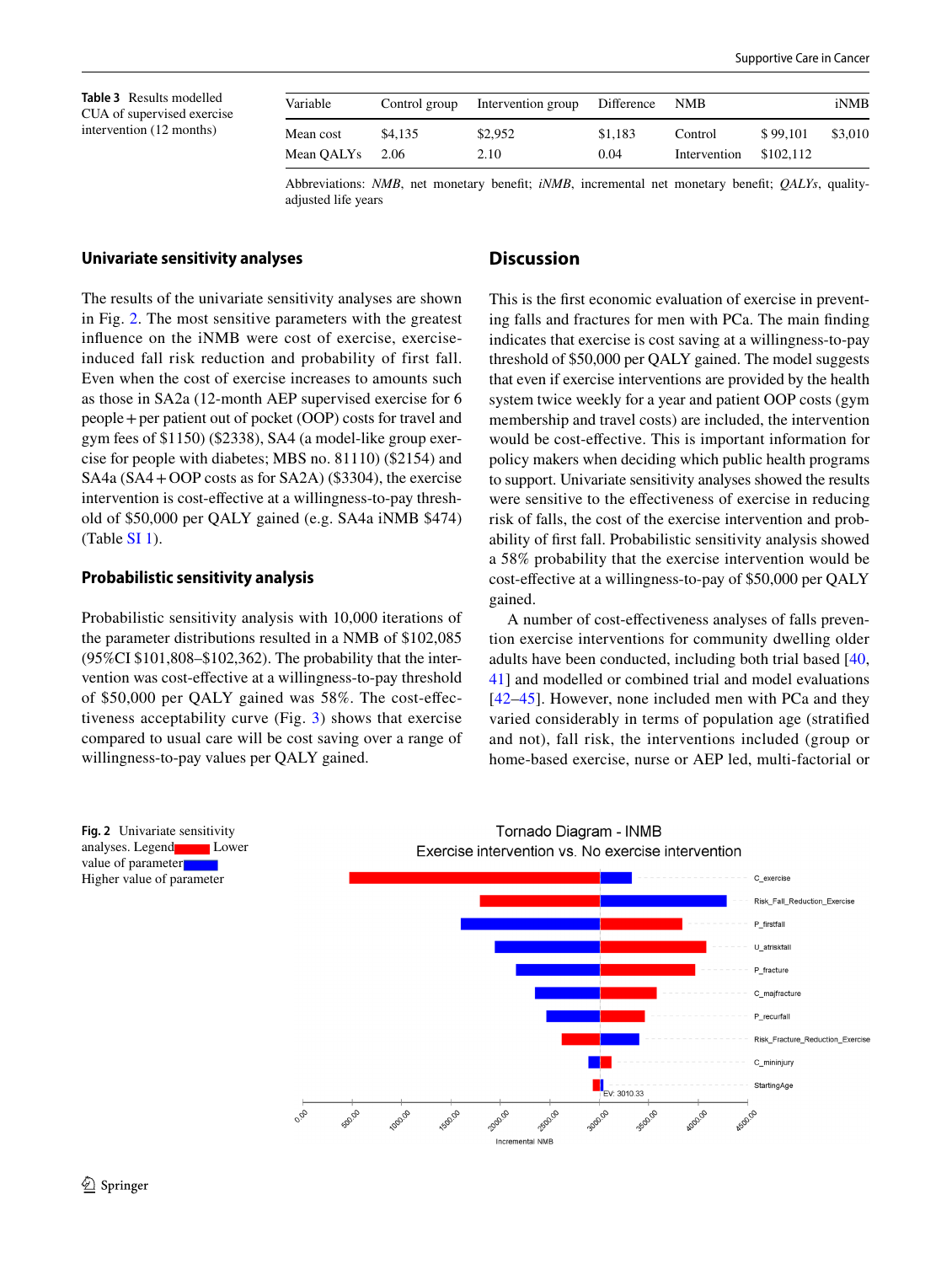<span id="page-7-0"></span>



multiple intervention), the comparators, outcomes measured and model structures. The two trial-based CEAs did not incorporate a multi attribute utility instrument (MAUI), so results were expressed as ICER per fall averted rather than QALYs gained, making comparison to our model impossible. The trial which used nurses to conduct group resistance and balance exercise training people aged 80 years and older was more cost-efective, with an ICER of \$AU1219 (2019) per fall averted [\[41](#page-10-0)], than the multidisciplinary falls prevention program for people aged 70 years and older (including physiotherapy, occupational therapy, nurse, medical review and referral to other specialists) at AU\$7679 (2019) per fall averted [\[40](#page-9-32)].

The results of this study are consistent with two of the modelled studies which were cost-efective in some form. One Markov model resulted in an ICER of AU\$28,931 per QALY gained at a willingness-to-pay of AU\$50,000, suggesting a public health intervention should be implemented. This result was based on a cost of \$700 (2011 AUD) and a risk ratio for falls prevention of 0.75 for the general population aged 65 and over. The costs avoided of residential care admission, one arm of the model, would have contributed to the cost-efectiveness of this intervention [[43](#page-10-3)]. The second model incorporated a care pathway (GP screening for falls risk) with two interventions, a home-based exercise program (Otago) and a group exercise program (FaME) [[44\]](#page-10-4). The comparator was no care pathway. Results were stratifed for age. FaME was dominant for ages 65–89, whereas Otago was dominant in the 75–89 age group, but cost-effective for the 70–89 age group. In the other two models, group-based exercise was only cost-efective in the women only program in one study [[45](#page-10-2)] and neither home-based nor group-based exercise was cost-efective in the other [[42\]](#page-10-1). Diferences tend to derive from model structure. Only the FaME program achieved similar results to our study, but in a slightly older age group (70–89 vs 65–75). This is possibly because men

with PCa receiving ADT are at higher risk than the general population of a similar age. The fact that our model included costs for all injuries treated, regardless of severity, may also have contributed to exercise being dominant in most scenarios analysed.

The results of this modelled study indicate that a public health program of AEP supervised exercise for fall prevention should be implemented for men with PCa who are receiving or have received ADT. A systematic review of exercise to prevent falls and fractures in older communitydwelling people found that functional and balance exercise supervised by health professionals (e.g. AEP and physiotherapists) is more efective than unsupervised exercise in reducing rate of falls [\[14](#page-9-6)]. Having access to this expertise is particularly important for men with PCa who may have been impacted by the adverse efects of ADT and at a higher risk of falls and fractures than the general population.

#### **Strengths and limitations**

The strengths of this modelled evaluation are the use of QALYs as an outcome measure enabling policy makers to make comparisons across diferent health programs. The model structure refects a realistic fall scenario by incorporating transition probabilities for falls, recurrent falls, utility decrements for fear of falling and a range of fall consequences such as fall-related fractures and non-fracture injuries, both major and minor. The time horizon is relatively short and based on only 1 year of supervised exercise. However, sensitivity analyses doubling the time horizon to a 6-year time frame almost doubled the NMB and the exercise intervention maintained its dominance. Incorporation of longer follow-up to collect data on the impact of ADT-induced metabolic changes such as diabetes, cardiac and vascular disorders, for example, and their associated treatment costs is likely to contribute to more cost-efective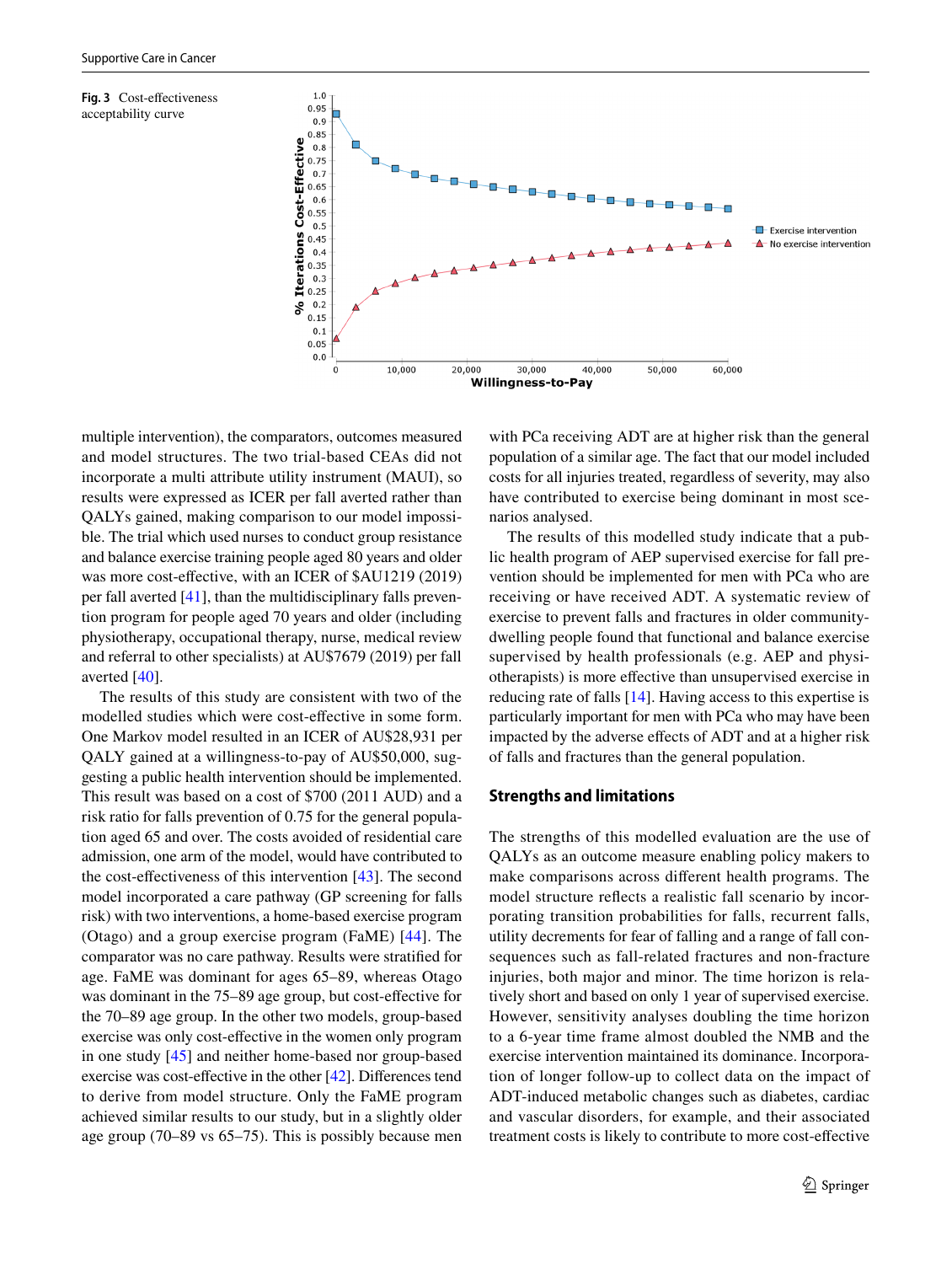outcomes. Men similar to the population in this study can maintain the benefts of 6 months supervised exercise with home-based exercise [[19](#page-9-11)]. Many men fnd the health and wellbeing benefts, camaraderie and masculinity enhancing aspects of group exercise rewarding and continue to exercise beyond intervention timelines [[46\]](#page-10-5). For these men, the time horizon for exercise and the associated benefts would be extended, potentially enhancing cost-efectiveness. This would also suggest the results of our model are conservative.

One limitation is the costing of an Australian intervention, which may not translate to exercise programs in other countries. However, when sensitivity analyses increased exercise program costs to over \$3000 (\$3304), the exercise intervention was still cost-efective at a willingness-to-pay threshold of \$50,000 (iNMB \$474). Another limitation is that not all model inputs were drawn from the PCa population. Where there is an absence of individual level patient data, models must utilise numerous sources to derive evidence. In the absence of evidence for men with PCa, evidence from comparable populations and from the highest level sources available [\[14](#page-9-6), [23](#page-9-15), [34\]](#page-9-26) were used.

# **Conclusion**

This is the frst cost-utility analysis of exercise in preventing falls and fractures for men with PCa treated with ADT. Supervised exercise is likely to improve quality of life and be cost saving in this vulnerable population. These fndings strongly suggest that a public health program of AEP led exercise for falls prevention should be implemented for men with PCa who are receiving or have received ADT. This model structure could also have application in the modelling of falls in other populations, such as other cancer or disease groups, diferent age groups or the general population, if updated with appropriate model input parameters.

**Supplementary Information** The online version contains supplementary material available at<https://doi.org/10.1007/s00520-022-06900-2>.

**Author contribution** Kim Edmunds designed and conducted the economic modelling and analysis supervised by Haitham Tuffaha and Paul Scufham. Rob Newton and Daniel Galvão provided guidance in relation to exercise medicine. The frst draft of the manuscript was written by Kim Edmunds and all other authors commented on subsequent versions of the manuscript. All authors read and approved the final manuscript.

**Funding** Open Access funding enabled and organized by CAUL and its Member Institutions. Kim Edmunds' postdoctoral position was funded by the Centre for Research Excellence in Prostate Cancer Survivorship (CRE-PCS). The funder had no role in the study.

**Code availability** Not applicable.

#### **Declarations**

**Ethics approval** Not applicable.

**Consent to participate** Not applicable.

**Consent to publish** Not applicable.

**Conflict of interest** PS is a chief investigator on a National Health and Medical Research Council (NHMRC) Centre for Research Excellence led by Professor Suzanne Chambers (Grant number 1116334). KE, RN, DG & HT have no conficts of interest to declare.

**Open Access** This article is licensed under a Creative Commons Attribution 4.0 International License, which permits use, sharing, adaptation, distribution and reproduction in any medium or format, as long as you give appropriate credit to the original author(s) and the source, provide a link to the Creative Commons licence, and indicate if changes were made. The images or other third party material in this article are included in the article's Creative Commons licence, unless indicated otherwise in a credit line to the material. If material is not included in the article's Creative Commons licence and your intended use is not permitted by statutory regulation or exceeds the permitted use, you will need to obtain permission directly from the copyright holder. To view a copy of this licence, visit<http://creativecommons.org/licenses/by/4.0/>.

# **References**

- <span id="page-8-0"></span>1. Australian Institute of Health and Welfare (2019) Cancer in Australia 2019. Canberra
- <span id="page-8-1"></span>2. Australian Institute of Health and Welfare (2014) Cancer in Australia: an overview 2014. Cancer series No 90. Cat. no. CAN 88. AIHW, Canberra
- <span id="page-8-2"></span>3. Galvão D, Taafe D, Spry N, Joseph D, Turner D, Newton R (2009) Reduced muscle strength and functional performance in men with prostate cancer undergoing androgen suppression: a comprehensive cross-sectional investigation. Prostate Cancer Prostatic Dis 12:198–203
- <span id="page-8-3"></span>4. Newton RU, Jefery E, Galvão DA, Peddle-McIntyre CJ, Spry N, Joseph D et al (2018) Body composition, fatigue and exercise in patients with prostate cancer undergoing androgen-deprivation therapy. BJU Int 122(6):986–993
- <span id="page-8-4"></span>5. Winters-Stone K, Moe E, Graff J, Dieckmann N, Stoyles S, Borsch C et al (2017) Falls and frailty in prostate cancer survivors: current, past and never users of androgen therapy. J Am Geriatr Soc 65(7):1414–1419
- <span id="page-8-5"></span>6. Grossmann M, Hamilton EJ, Gilfllan C, Bolton D, Joon DL, Zajac JD (2011) Bone and metabolic health in patients with nonmetastatic prostate cancer who are receiving androgen deprivation therapy. Med J Aust 194(6):301–306
- <span id="page-8-6"></span>Lassemillante A, Doi S, Hooper J, Prins J, Wright O (2014) Prevalence of osteoporosis in prostate cancer survivors: a meta-analysis. Endocrine 45(3):370–81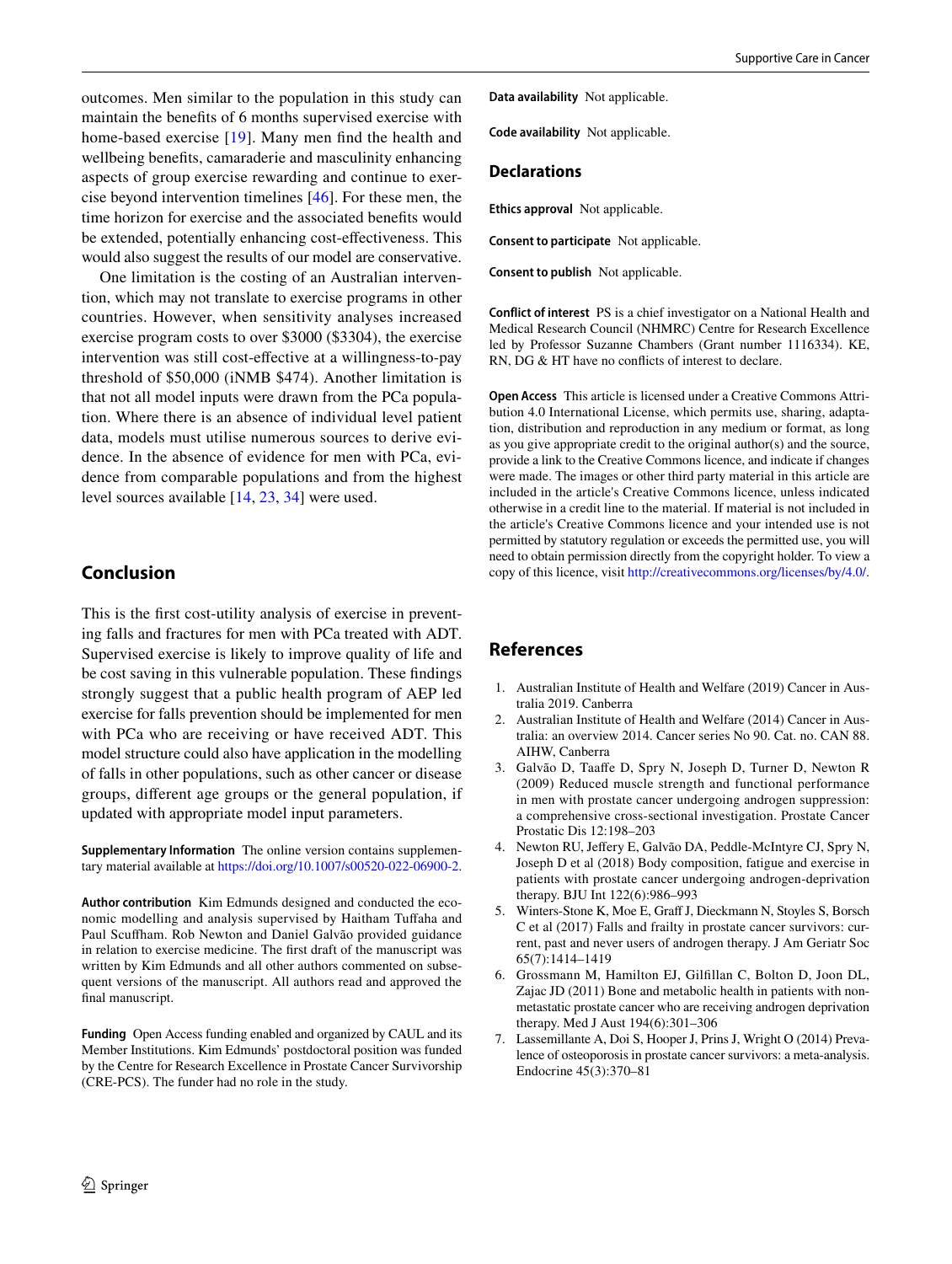- <span id="page-9-0"></span>8. Wallander M, Axelsson K, Lundh D, Lorentzon M (2019) Patients wth prostate cancer and androgen deprivation therapy have increased risk of fractures-a study from the fractures and fall injuries in the elderly cohort (FRAILCO). Osteoporos Int 30:115–125
- <span id="page-9-1"></span>9. Kreisfeld R, Pointer S, Bradley C (2017) Trends in hospitalisations due to falls by older people, Australia: 2002–03 to 2012–13. Australian Institute of Health and Welfare, Canberra
- <span id="page-9-2"></span>10. Kanis J, Johnell O, Oden A, Johansson H, McKloskey E (2008) FRAX and the assessment of fracture probability in men and women from the UKFracture Risk Assessment Tool. Osteoporos Int 19:385–397
- <span id="page-9-3"></span>11. Burns E, Stevens J, Lee R (2016) The direct costs of fatal and nonfatal falls among older adults - United States. J Saf Res 58:99–103
- <span id="page-9-4"></span>12. Edmunds K, Tufaha H, Scufham P, Galvão D, Newton R (2020) The role of exercise in the management of adverse efects of androgen deprivation therapy for prostate cancer: a rapid review. J Support Care Cancer 28:5661–5671
- <span id="page-9-5"></span>13. Newton RU, Galvão DA, Spry N, Joseph D, Chambers SK, Gardiner RA et al (2018) Exercise mode specifcity for preserving spine and hip bone mineral density in prostate cancer patients. Med Sci Sports Exerc 51(4):607–614
- <span id="page-9-6"></span>14. Sherrington C, Fairhall N, Wallbank G, Tiedemann A, Michalef Z, Howard K et al (2019) Exercise for preventing falls in older people living in the community (review). Cochrane Database Sys Rev. Art No.: CD012424(1)
- <span id="page-9-7"></span>15. Kendrick D, Kumar A, Carpenter H, Zijlstra G, Skelton D, Cook J et al (2014) Exercise for reducing fear of falling in older people living in the community. Cochrane Database Syst Rev (11)
- <span id="page-9-8"></span>16. Campbell K, Winters-Stone K, Wiskemann J, May A, Schwartz A, Courneya K et al (2019) Exercise guidelines for cancer survivors: consensus statement from International Multidisciplinary Roundtable. Med Sci Sports Exerc 51(11):2375–2390
- <span id="page-9-9"></span>17. Husereau D, Drummond M, Petrou S, Carswell C, Moher D, Greenberg D et al (2013) Consolidated health economic evaluation reporting standards (CHEERS)-explanation and elaboration: a report of the ISPOR health economic evaluation publication guidelines good reporting practices task force. Value Health 16:231–250
- <span id="page-9-10"></span>18. Caro J, Briggs A, Siebert U, Kuntz K, Force oBotI-SMGRPT (2012) Modeling good research practices-overview: a report of the ISPOR-SMDM Modeling Good research Practices Task Force-1. Value Health 15(6):796–803
- <span id="page-9-11"></span>19. Galvão DA, Spry N, Denham J, Taafe DR, Cormie P, Joseph D et al (2014) A multicentre year-long randomised controlled trial of exercise training targeting physical functioning in men with prostate cancer previously treated with androgen suppression and radiation from TROG 03.04 RADAR. Eur Urol 65(5):856–64
- <span id="page-9-12"></span>20. Hayes S, Newton R, Spence R, Galvão D (2019) The Exercise and Sports Science Australia position statement: exercise medicine in cancer management. J Sci Med Sport 22(11):1175–1199
- <span id="page-9-13"></span>21. Finnegan S, Seers K, Bruce J (2019) Long-term follow-up of exercise interventions aimed at preventing falls in older peopleliving in the community: a systematic review and meta-analysis. Physiotherapy 105:187–199
- <span id="page-9-14"></span>22. Abimanyi-Ochom J, Watts J, Borgström F, Nicholson G, Shore-Lorenti C, Stuart A et al (2015) Changes in quality of life associated with fragility fractures: Australian arm of the International Cost and Utility Related to Osteoporotic Fractures Study (ICU-ROS). Osteoporos Int 26:1781–1790
- <span id="page-9-15"></span>23. El-Khoury F, Cassou B, Charles M-A, Dargent-Molina P (2013) The effect of fall prevention exercise programmes on fall induced injuries in community dwelling older adults: systematic review

and meta-analysis of randomised controlled trials. BMJ (Online) 347

- <span id="page-9-16"></span>24. Scufham P, Chaplin S, Legood R (2003) Incidence and costs of unintentional falls in older people in the United Kingdom. J Epidemiol Community Health 57:740–744
- <span id="page-9-17"></span>25. Australian Bureau of Statistics (2018) Life Tables. States, Territories and Australia, 2016–2018, cat. no. 3302.0.55.001. In: Statistics ABo, editor. Canberra: Australian Bureau of Statistics
- <span id="page-9-18"></span>26. Watts J, Abimanyi-Ochom J, Sanders K (2013) Osteoporosis costing all Australians a new burden of disease analysis – 2012 to 2022. Osteoporosis Australia, Glebe
- <span id="page-9-19"></span>27. Pavlov V, Thompson-Leduc P, Zimmer L, Wren J, Shea J, Beyhaghi H et al (2019) Mild traumatic brain injury in the United States: demographics, brain imaging procedures, health-care utilization and costs. Brain Inj 33(9):1151–1157
- <span id="page-9-21"></span>28. Independent Hospital Pricing Authority IHPA (2019) National Efficient Price Determination 2019–20 Sydney: IHPA. Available from: https://www.ihpa.gov.au/publications/national-efficient[price-determination-2019-20.](https://www.ihpa.gov.au/publications/national-efficient-price-determination-2019-20) Accessed 30 Aug 2020
- <span id="page-9-20"></span>29. Hall S, Hendrie D (2003) A prospective study of the costs of falls in older adults living in the community. Aust N Z J Public Health 27(3):343–351
- <span id="page-9-22"></span>30. Department of Health (2017) MBS Online: Medicare Benefits Schedule Canberra: Australian Government. Available from: [http://www.mbsonline.gov.au/internet/mbsonline/publi](http://www.mbsonline.gov.au/internet/mbsonline/publishing.nsf/Content/Home) [shing.nsf/Content/Home](http://www.mbsonline.gov.au/internet/mbsonline/publishing.nsf/Content/Home). Accessed 28 Aug 2020
- <span id="page-9-23"></span>31. Krahn MD, Bremner KE, Tomlinson G, Naglie G (2009) Utility and health-related quality of life in prostate cancer patients 12 months after radical prostatectomy or radiation therapy. Prostate Cancer Prostatic Dis 12(4):361–368
- <span id="page-9-24"></span>32. Dijkers M (2004) Quality of life after traumatic brain injury: a review of research approaches and fndings. Arch Phys Med Rehabil 85:S21–S35
- <span id="page-9-25"></span>33. Thiem U, Klaaßen-Mielke R, Trampisch U, Moschny A, Pientka L, Hinrichs T (2014) Falls and EQ-5D rated quality of life in community-dwelling seniors with concurrent chronic diseases: a cross-sectional study. Health Qual Life Outcomes 12(2)
- <span id="page-9-26"></span>34. Kumar A, Delbaere K, Zijlstra G, Carpenter H, Ilife S, Masud T et al (2016) Exercise for reducing fear of falling in older people living in the community: Cochrane systematic review and metaanalysis. Age Ageing 45:345–352
- <span id="page-9-27"></span>35. Stevens J, Ballesteros M, Macl K, Rudd R, DeCaro E, Adler G (2012) Gender diferences in seeking care for falls in the aged medicare population. Am J Prev Med 43(1):59–62
- <span id="page-9-28"></span>36. Organization for Economic Co-operation and Development (OECD) (2018) GDP implicit price defator St Louis: FRED, Federal Reserve Bank of St Louis. Available from: [https://fred.](https://fred.stlouisfed.org/series/) [stlouisfed.org/series/](https://fred.stlouisfed.org/series/). Accessed 2 Nov 2020
- <span id="page-9-29"></span>37. Shahinian V, Kuo Y, Freeman J, Goodwin J (2005) Risk of fracture after androgen deprivation for prostate cancer. N Engl J Med 352(2):154–164
- <span id="page-9-30"></span>38. Henry D, Hill S, Harris A (2005) Drug prices and value for money. JAMA 294(20):2630–2632
- <span id="page-9-31"></span>39. Pharmaceutical Benefts Advisory Committe (PBAC) (2016) Guidelines for preparing submissions to the Pharmaceutical Benefts Advisory Committee (PBAC) Version 5 Canberra: Department of Health. Available from: [https://pbac.pbs.gov.au/](https://pbac.pbs.gov.au). Accessed 19 Oct 2020
- <span id="page-9-32"></span>40. Irvine L, Conroy S, Sach T, Gladman J, Harwood R, Kendrick D et al (2010) Cost-efectiveness of a day hospital falls prevention programme for screened community-dwelling older people at high risk of falls. Age Ageing 39(6):710–716